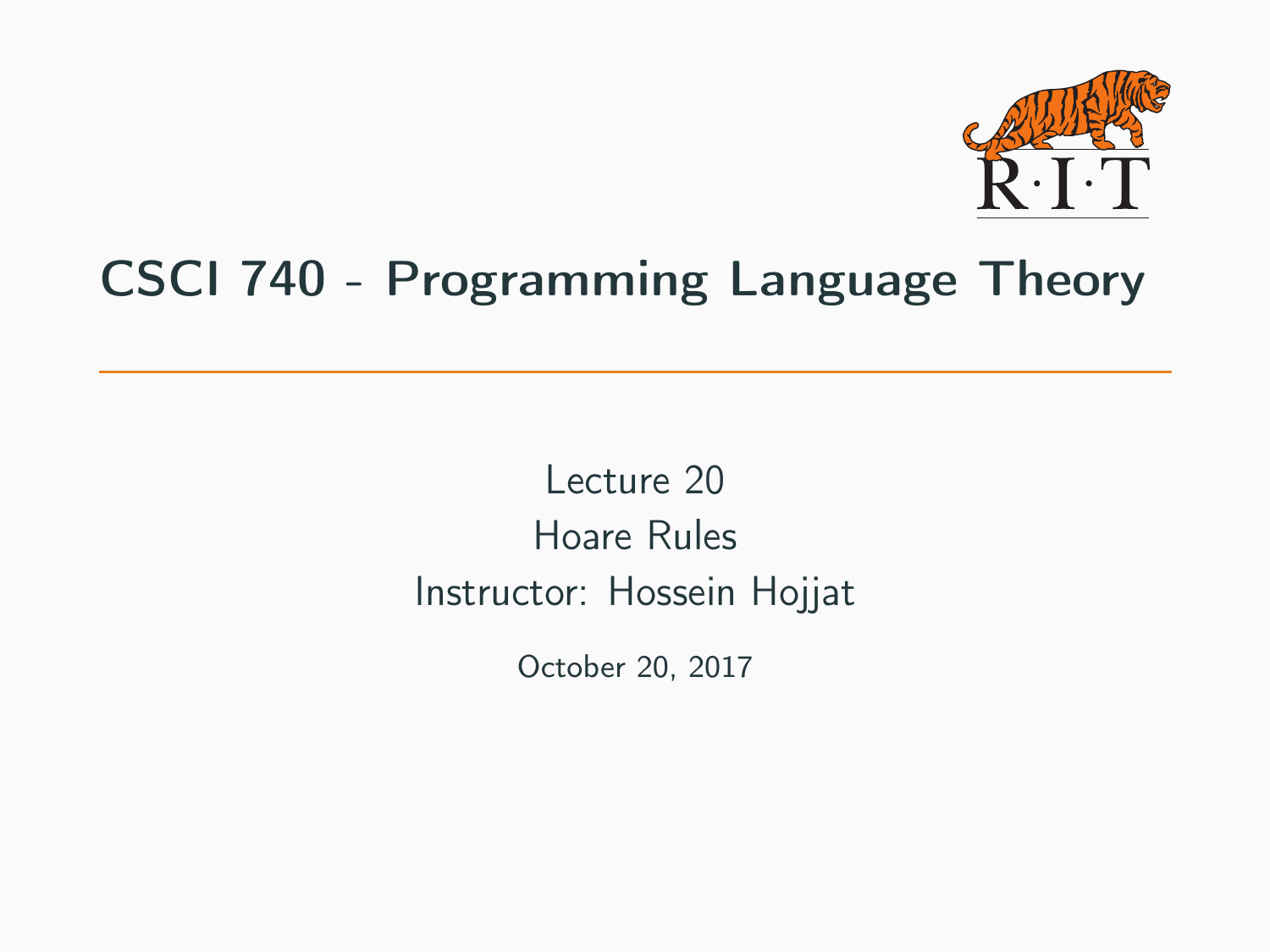$\vdash \{A[x \mapsto e]\} \ x := e \ \{A\} \quad \quad \vdash \{A\} \text{ if } b \text{ then } c_1 \text{ else } c_2 \ \{B\}$  $\vdash$  {A ∧ b} c<sub>1</sub> {B}  $\vdash$  {A ∧ ¬b} c<sub>2</sub> {B}

 $\vdash \{A \land b\} \ c \ \{A\} \qquad \vdash \{A\} \ c_1 \ \{C\} \qquad \vdash \{C\} \ c_2 \ \{B\}$  $\vdash \ \{A\}$  while  $b$  do  $c$   $\{A \wedge \neg b\}$   $\qquad \vdash \{A\} \ c_1 \; ; \; c_2 \; \{B\}$ 

$$
\frac{\vdash A' \Rightarrow A \vdash \{A\} \ c \ \{B\} \vdash B \Rightarrow B'}{\vdash \{A'\} \ c \ \{B'\}}
$$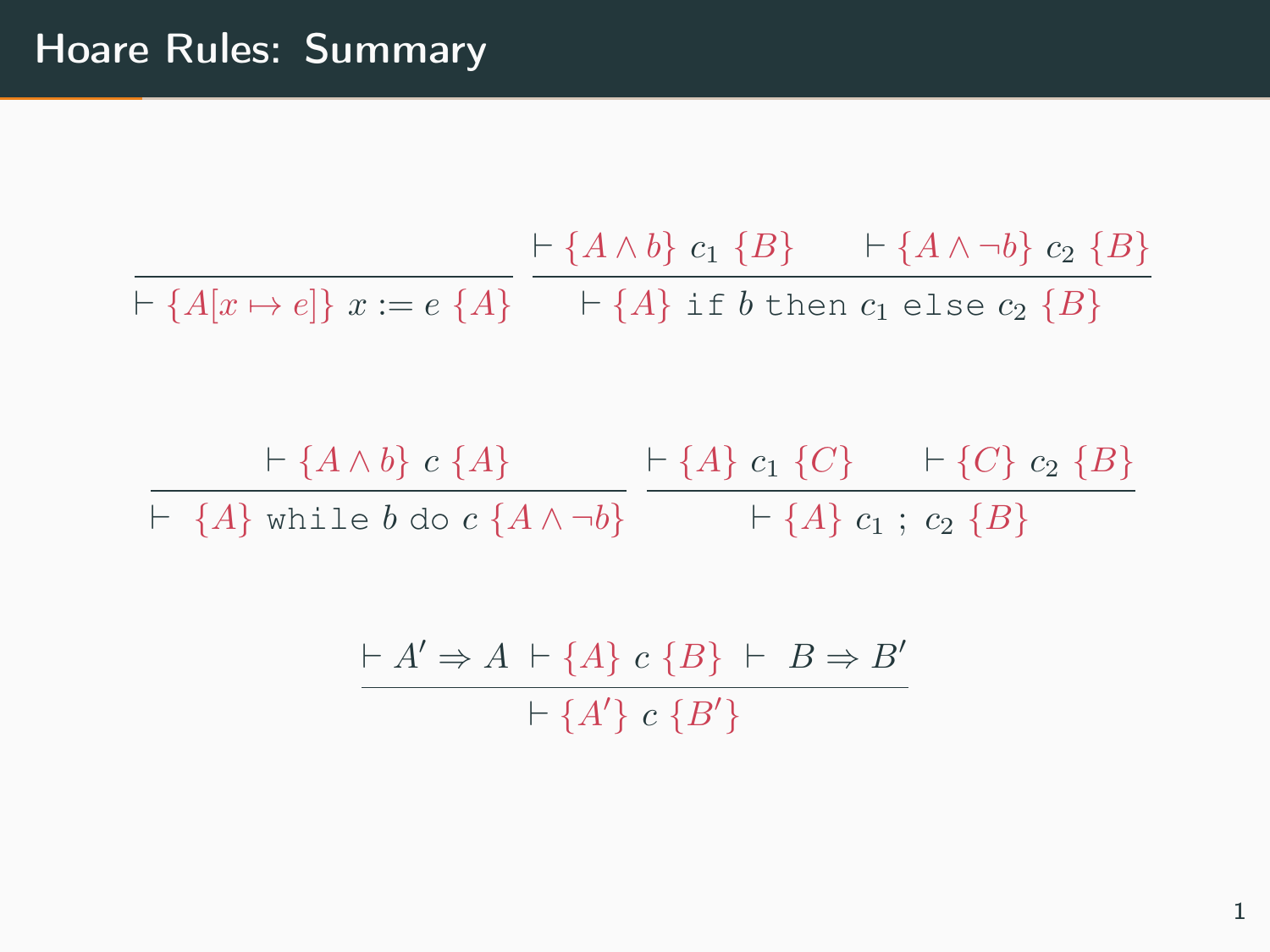$$
\frac{\vdash \{A \land b\} \ c_1 \ \{B\} \qquad \vdash \{A \land \neg b\} \ c_2 \ \{B\}}{\vdash \{A\} \text{ if } b \text{ then } c_1 \text{ else } c_2 \ \{B\}}
$$

- Suppose we know  $A$  holds before if statement and want to show  $B$ holds afterwards
- At beginning of then branch, we know  $A \wedge b$  we prove B holds after executing the branch
- At beginning of else branch, we know  $A \wedge \neg b$  we prove B holds after executing the branch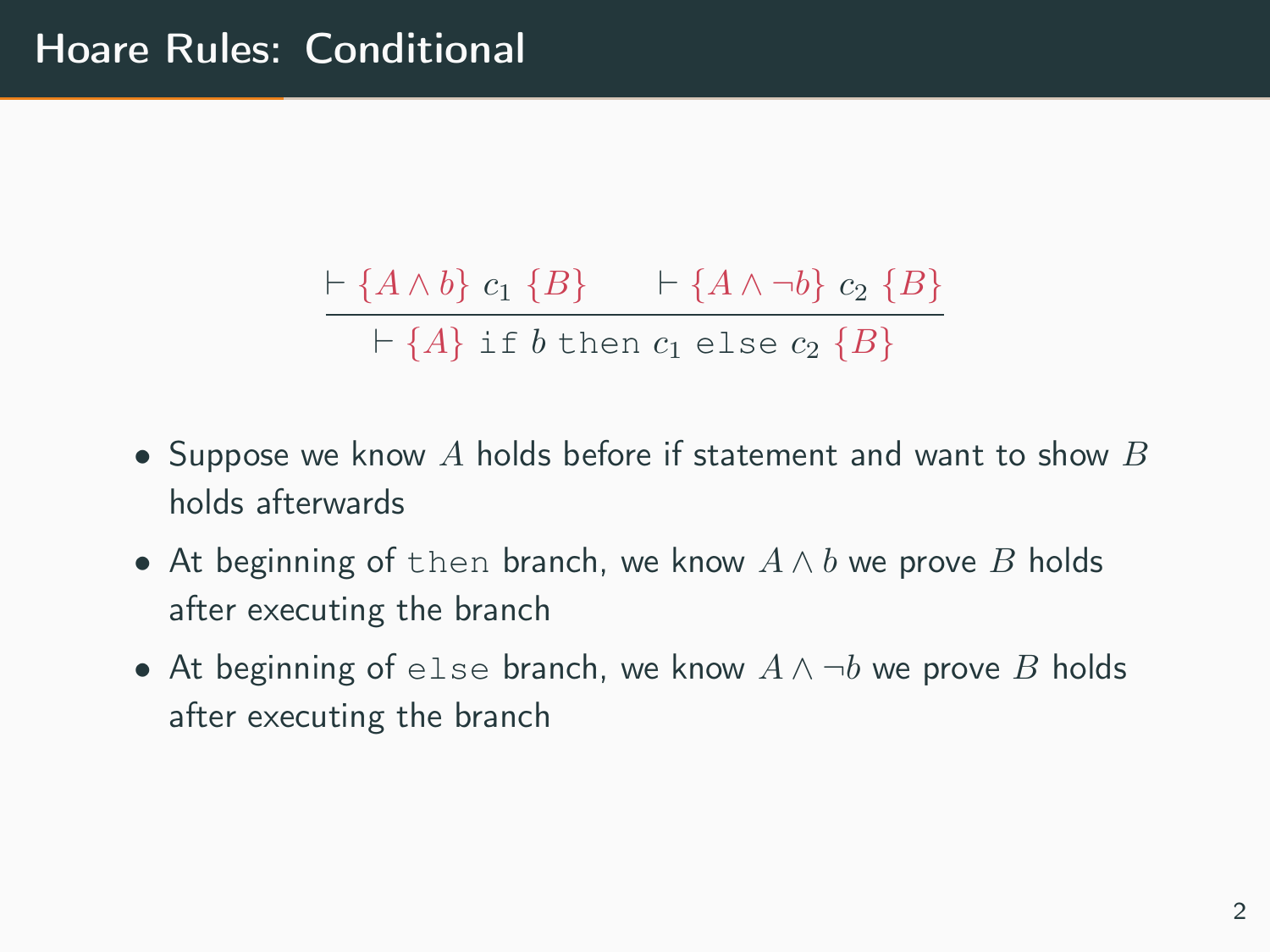

• Under what condition  $\{x > 0\}$  holds after the following statement:

if  $(x < 0)$  then  $x := -x$  else  $x := x$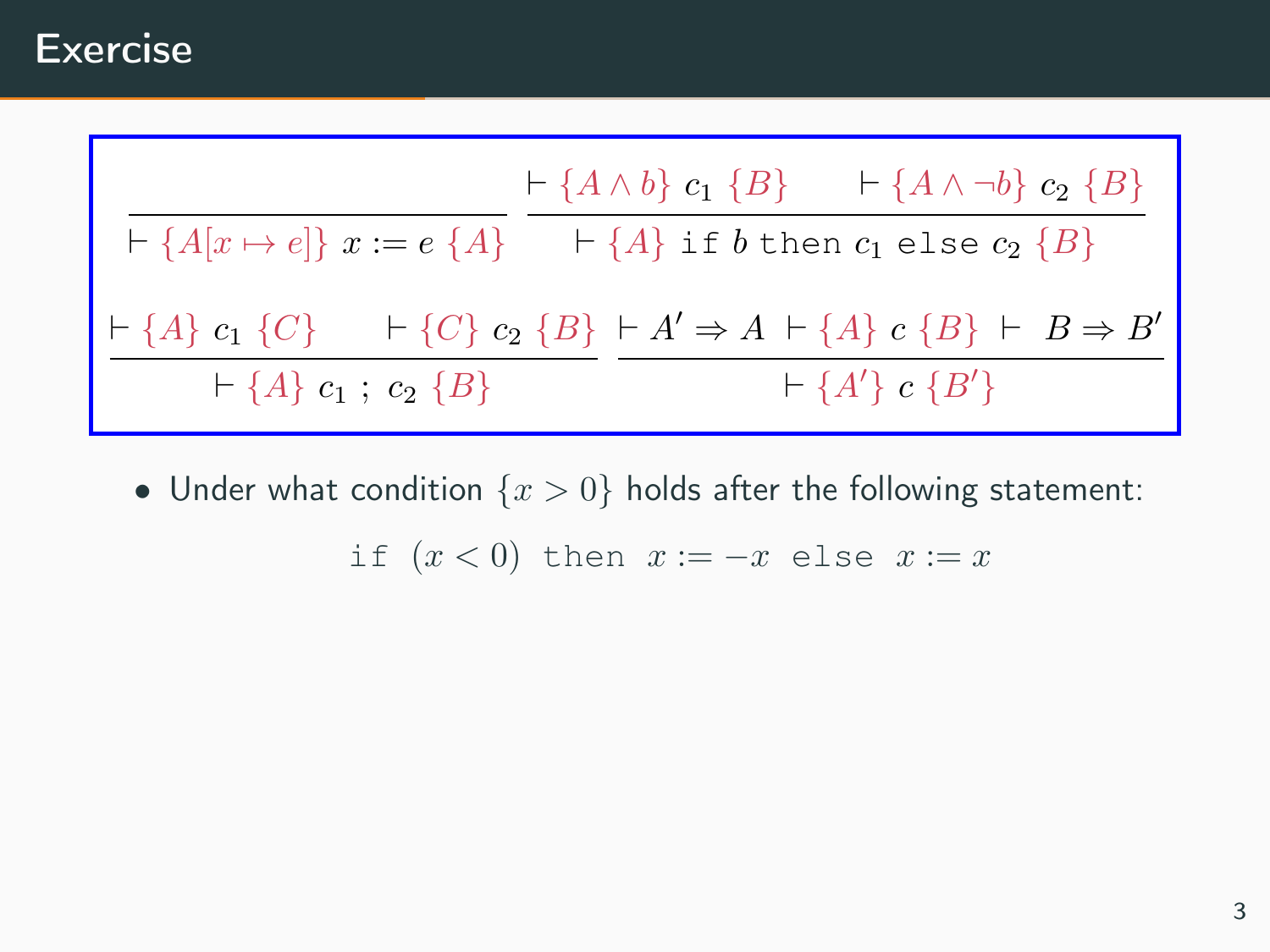$$
\vdash \{A[x \mapsto e]\} \ x := e \{A\} \ \xrightarrow{\vdash} \{A \wedge b\} \ c_1 \{B\} \ \xrightarrow{\vdash} \{A \wedge \neg b\} \ c_2 \{B\}
$$
\n
$$
\vdash \{A\} \ c_1 \{C\} \ \vdash \{C\} \ c_2 \{B\} \ \xrightarrow{\vdash} A' \Rightarrow A \vdash \{A\} \ c \{B\} \ \vdash B \Rightarrow B'
$$
\n
$$
\vdash \{A\} \ c_1 \ ; \ c_2 \{B\} \ \xrightarrow{\vdash} A' \Rightarrow A \vdash \{A\} \ c \{B\} \ \vdash B \Rightarrow B'
$$

• Under what condition  $\{x > 0\}$  holds after the following statement:

if 
$$
(x < 0)
$$
 then  $x := -x$  else  $x := x$ 

**Solution:**  $x$  should not be 0 initially

 $\vdash \{(x < 0)\}\ x := -x \{x > 0\}$  $\vdash \{(x \neq 0) \land (x < 0)\}\ x := -x \{x > 0\}$   $\qquad \vdash \{(x \neq 0) \land (x \geq 0)\}\ x := x \{x > 0\}$  $\vdash \{(x > 0)\}\ x := -x\ \{x > 0\}$  ${+}$  { $x \neq 0$ } if  $(x < 0)$  then  $x := -x$  else  $x := x + 1$  { $x > 0$ }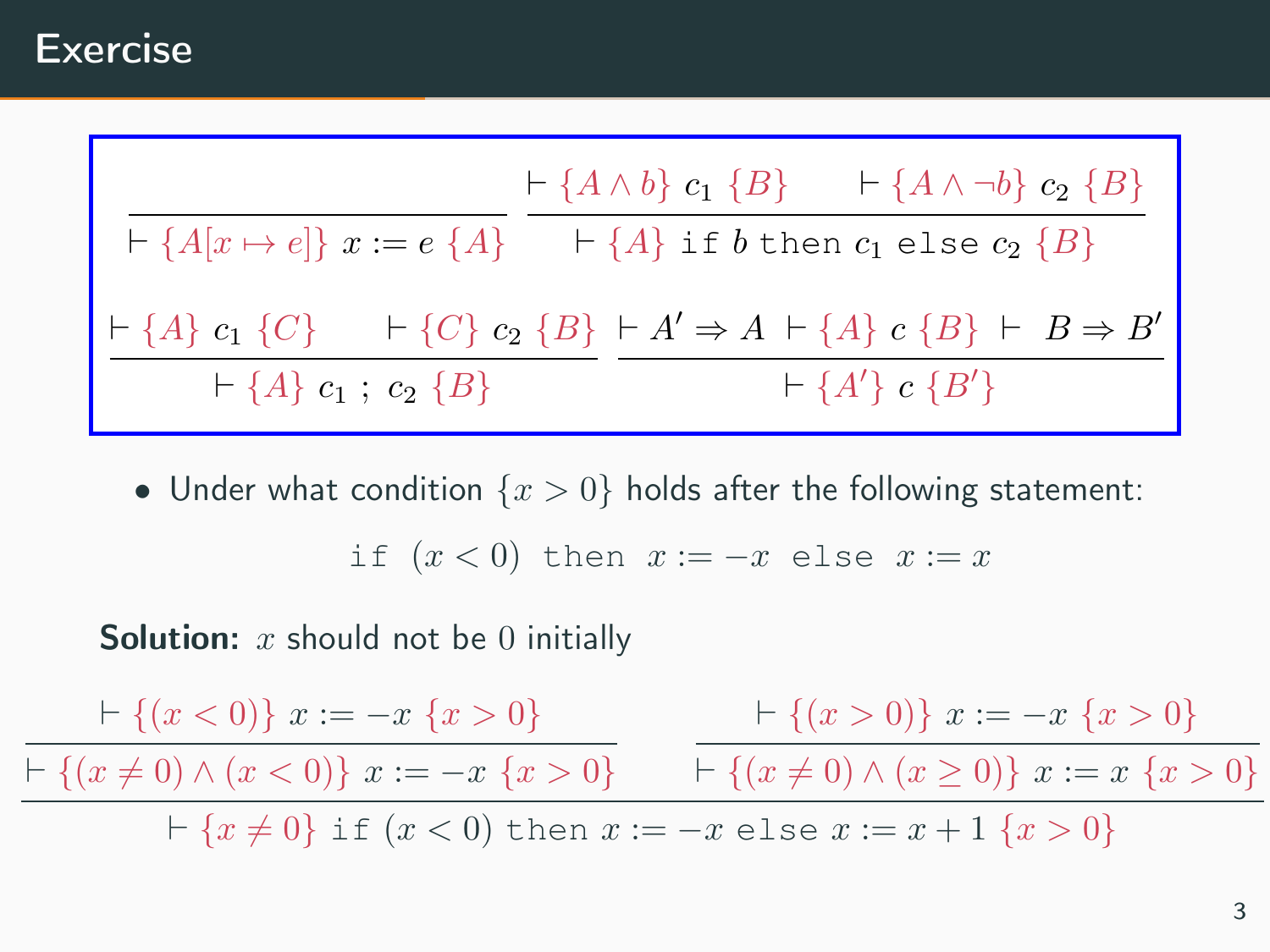$$
\frac{\vdash \{A\} c_1 \{C\} \quad \vdash \{C\} c_2 \{B\}}{\vdash \{A\} c_1 ; c_2 \{B\}}
$$

- To prove a sequence  $\{A\}$   $c1$ ;  $c2$   $\{B\}$  we must find an intermediate assertion C
- Implied by A after  $c_1$  and implying B after  $c_2$ 
	- (often denoted  $\{A\}$   $c_1$   $\{C\}$   $c_2$   $\{B\}$ )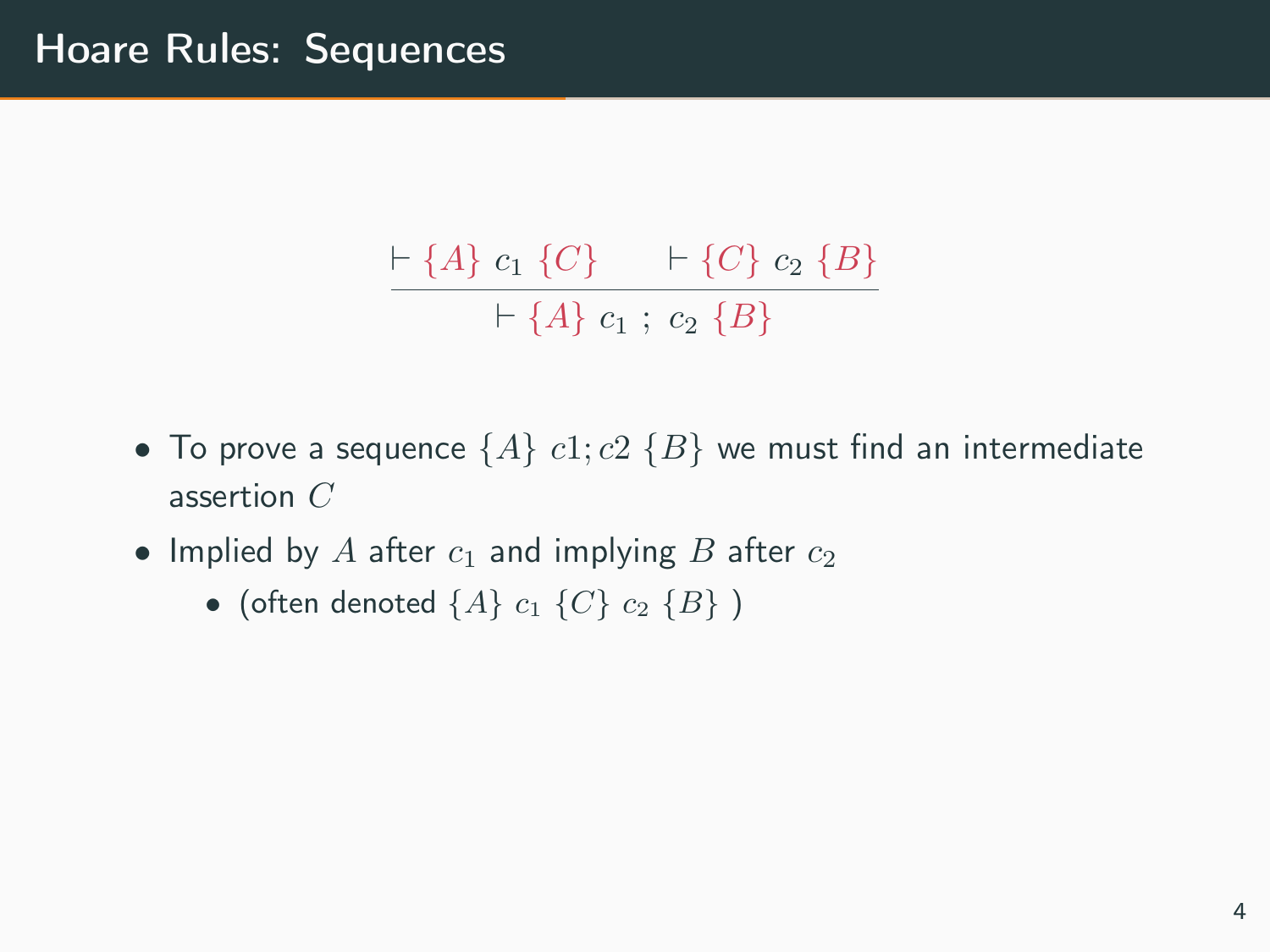$$
\frac{\vdash \{A\} c_1 \{C\} \quad \vdash \{C\} c_2 \{B\}}{\vdash \{A\} c_1 ; c_2 \{B\}}
$$

• What is the intermediate assertion to prove the following Hoare triple?

$$
{\rm true} \} x := 1; y := x \{x = 1 \land y = 1\}
$$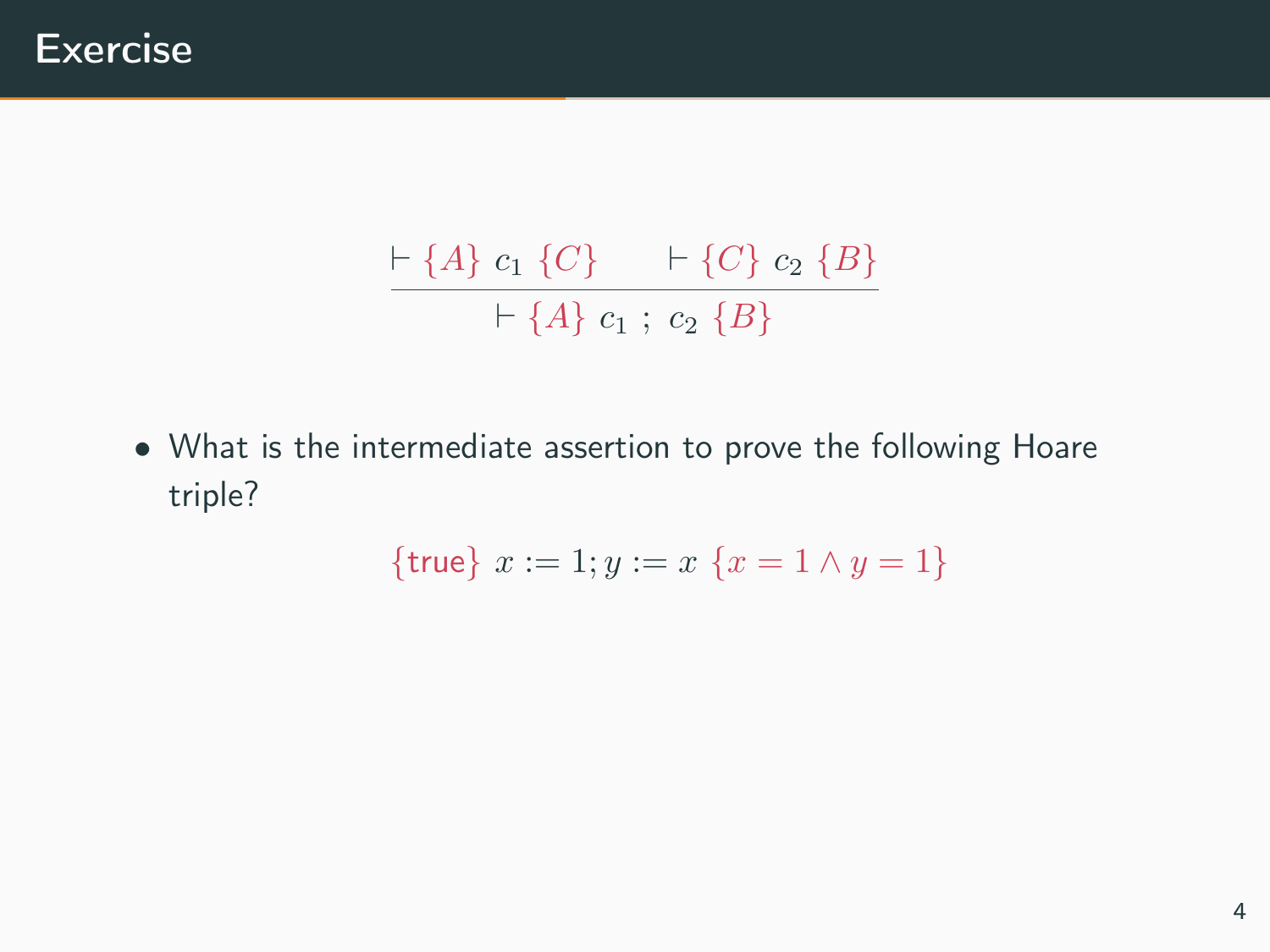$$
\frac{\vdash \{A\} c_1 \{C\} \quad \vdash \{C\} c_2 \{B\}}{\vdash \{A\} c_1 ; c_2 \{B\}}
$$

• What is the intermediate assertion to prove the following Hoare triple?

$$
{\rm true} \, x := 1; y := x \, \{x = 1 \land y = 1\}
$$

Solution:  $(x = 1)$  $\vdash$  {true}  $x := 1$  { $x = 1$ }  $\qquad \vdash$  { $x = 1$ }  $y := x$  { $x = 1 \land y = 1$ }  $\vdash$  {true}  $x := 1; y := x$  { $x = 1 \land y = 1$ }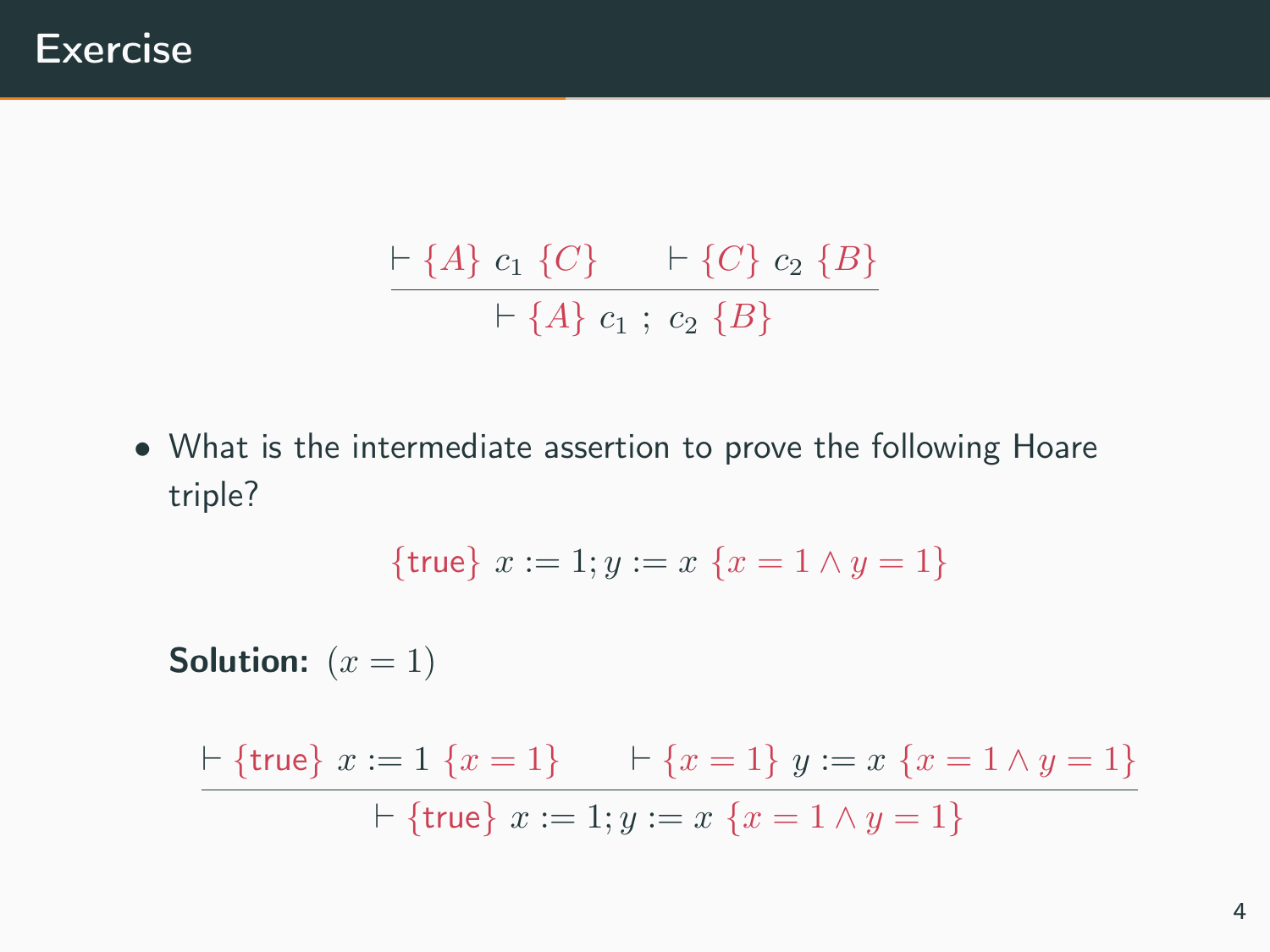$$
\frac{\vdash A' \Rightarrow A \vdash \{A\} \ c \ \{B\} \vdash B \Rightarrow B'}{\vdash \{A'\} \ c \ \{B'\}}
$$

- Suppose we can prove  $\{x \geq 0 \land y < 2\}$   $c \{x = 0 \land y \leq 0\}$
- Which of the following Hoare triples can we prove?

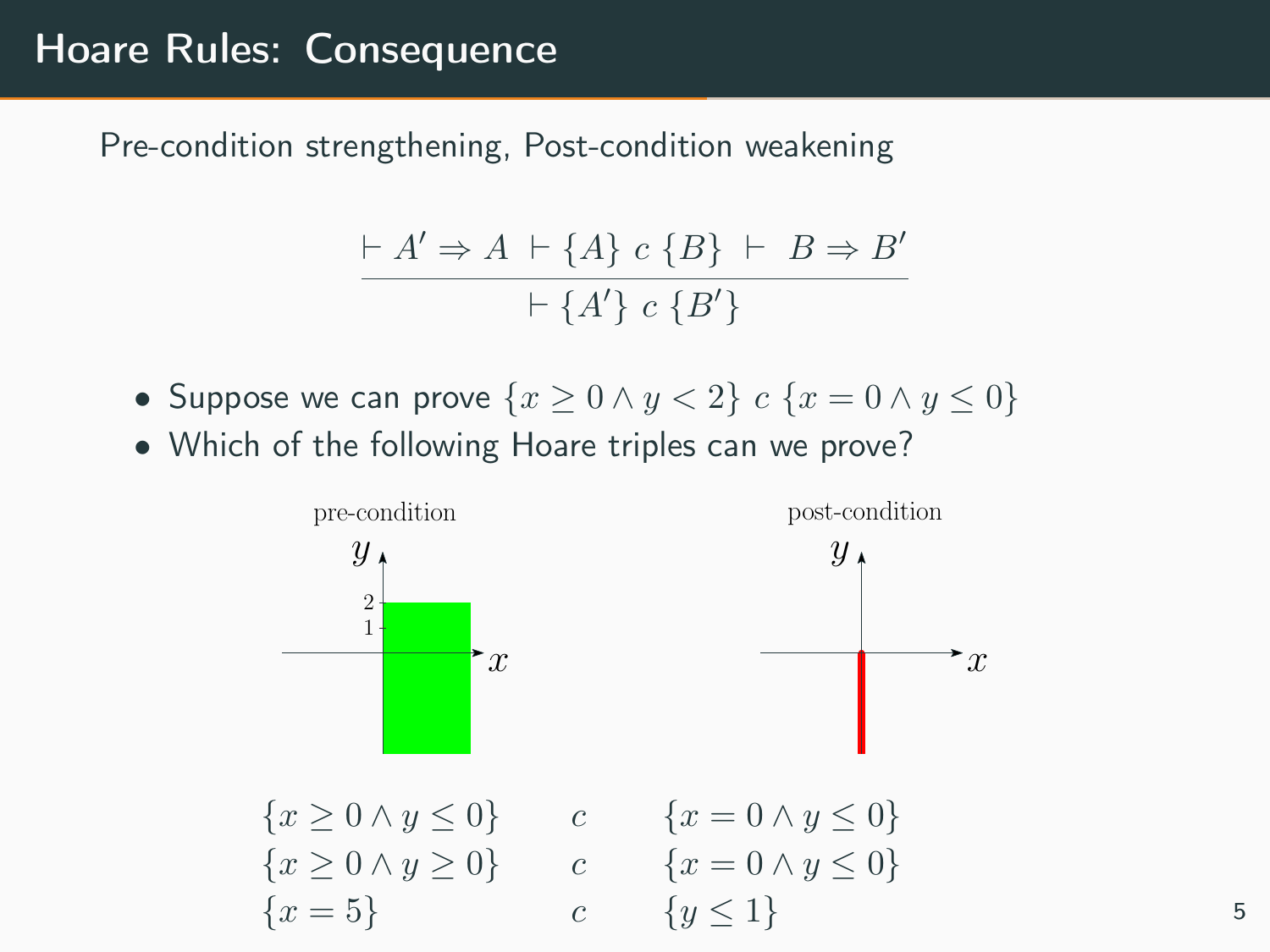$$
\frac{\vdash A' \Rightarrow A \vdash \{A\} \ c \ \{B\} \vdash B \Rightarrow B'}{\vdash \{A'\} \ c \ \{B'\}}
$$

- Suppose we can prove  $\{x \geq 0 \land y < 2\}$   $c \{x = 0 \land y \leq 0\}$
- Which of the following Hoare triples can we prove?

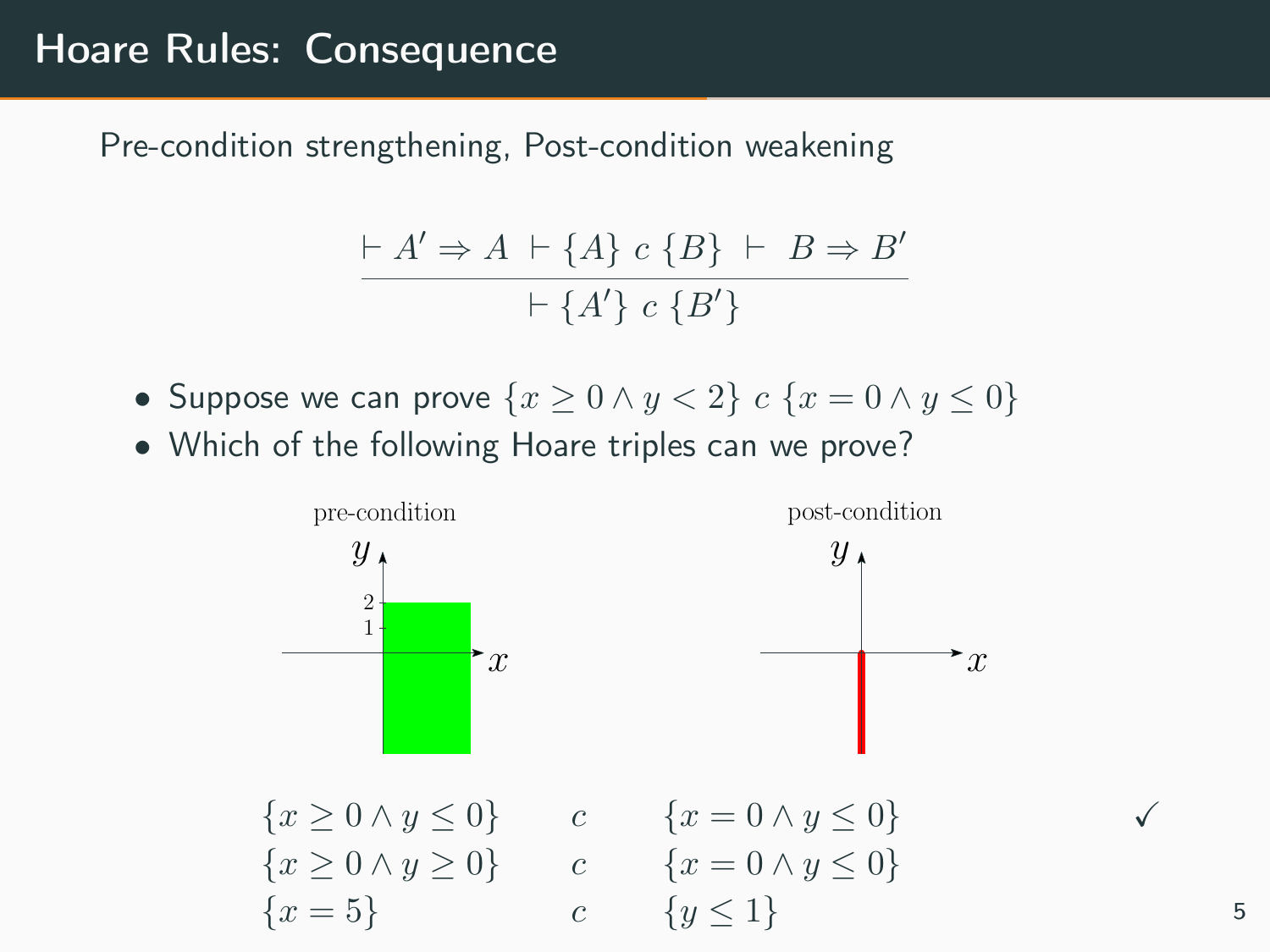$$
\frac{\vdash A' \Rightarrow A \vdash \{A\} \ c \ \{B\} \vdash B \Rightarrow B'}{\vdash \{A'\} \ c \ \{B'\}}
$$

- Suppose we can prove  $\{x \geq 0 \land y < 2\}$   $c \{x = 0 \land y \leq 0\}$
- Which of the following Hoare triples can we prove?

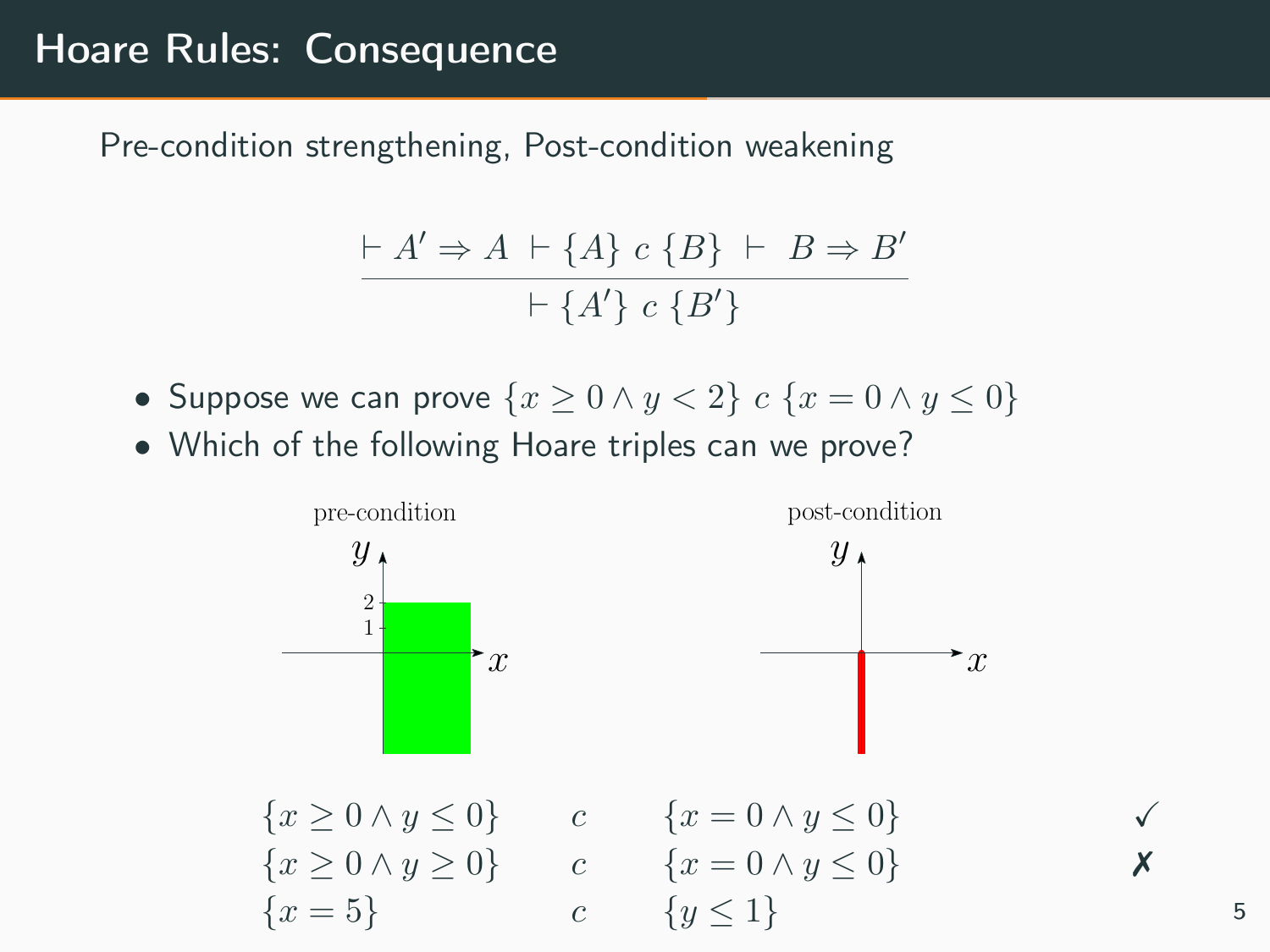$$
\frac{\vdash A' \Rightarrow A \vdash \{A\} \ c \ \{B\} \vdash B \Rightarrow B'}{\vdash \{A'\} \ c \ \{B'\}}
$$

- Suppose we can prove  $\{x \geq 0 \land y < 2\}$   $c \{x = 0 \land y \leq 0\}$
- Which of the following Hoare triples can we prove?

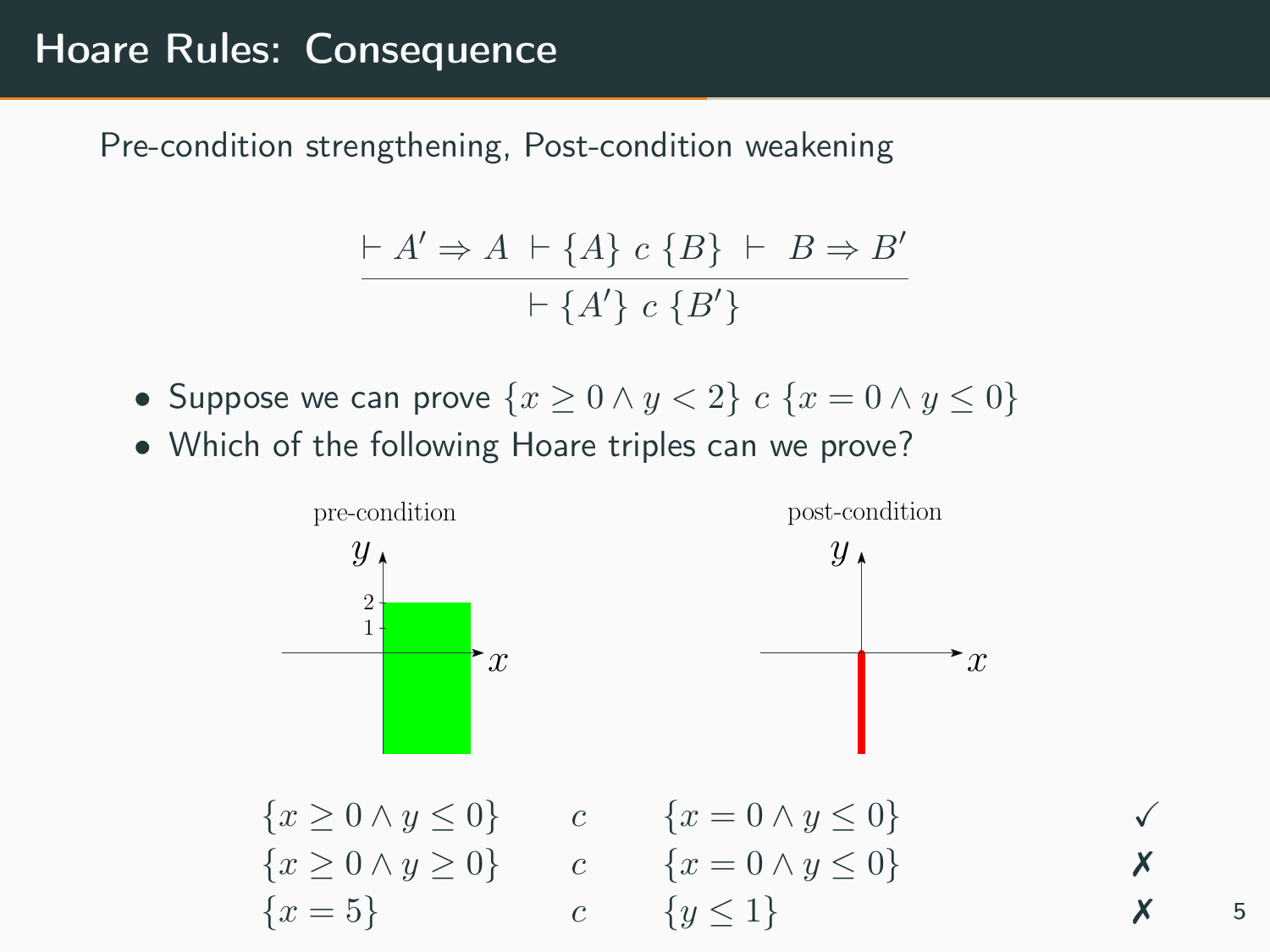$\vdash$  {A  $\land$  b} c {A}  $\overline{\vdash$  {A} while b do c {A \ \ -b}

• Assertion  $A$  is a loop invariant: assertion that remains true before and after every iteration of the loop

 $\vdash$  {A  $\wedge$  b} c {A}

• Both a pre-condition for the loop (holds before the first iteration) and a post-condition for the loop (holds after the last iteration)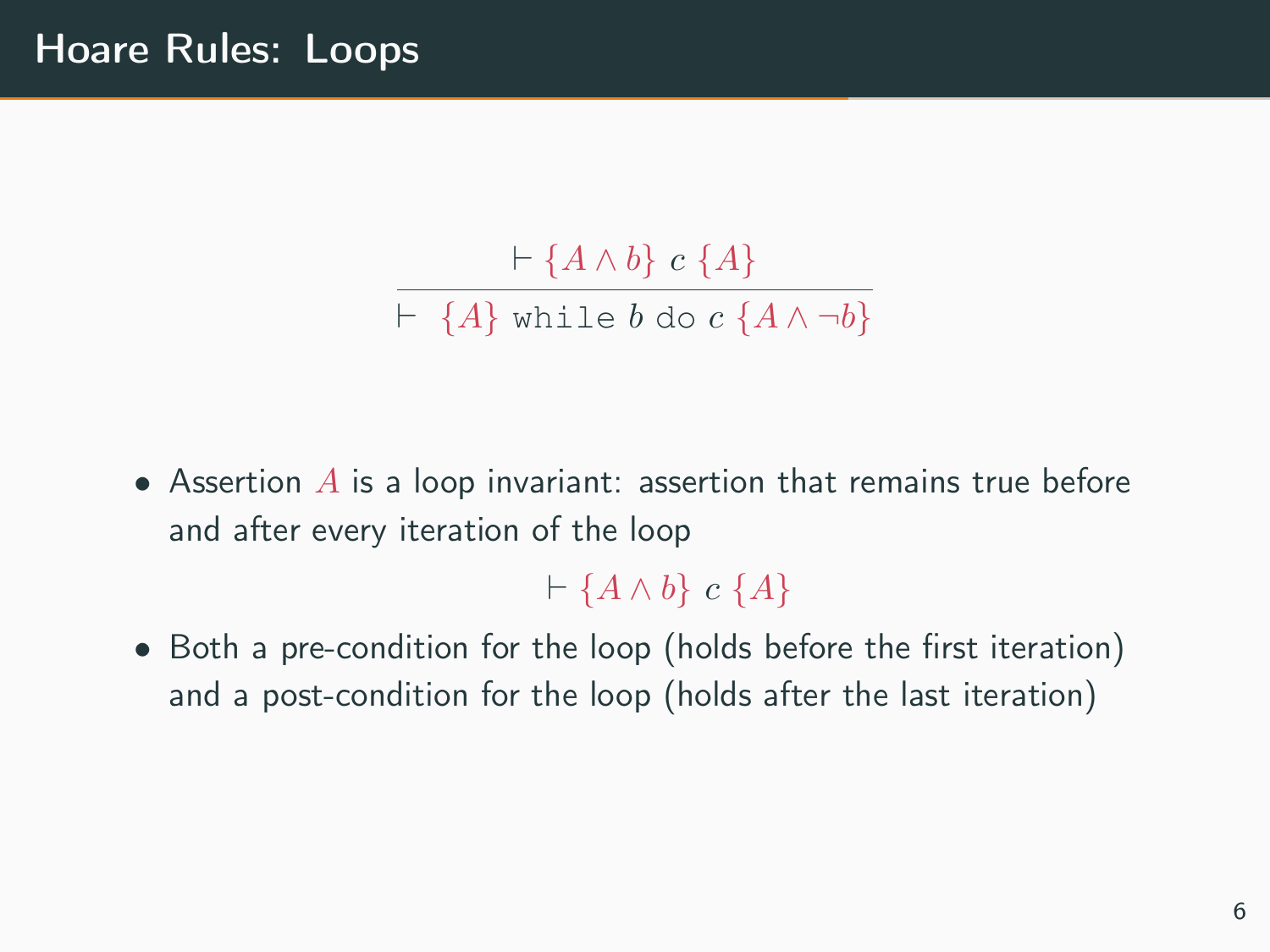$$
\frac{\vdash \{A \land b\} \ c \ \{A\}}{\vdash \ \{A\} \ \text{while } b \ \text{do } c \ \{A \land \neg b\}}
$$

#### Loop Invariant:

- What has been done so far and what remains to be done
- That nothing has been done initially
- That nothing remains to be done when  $b$  is false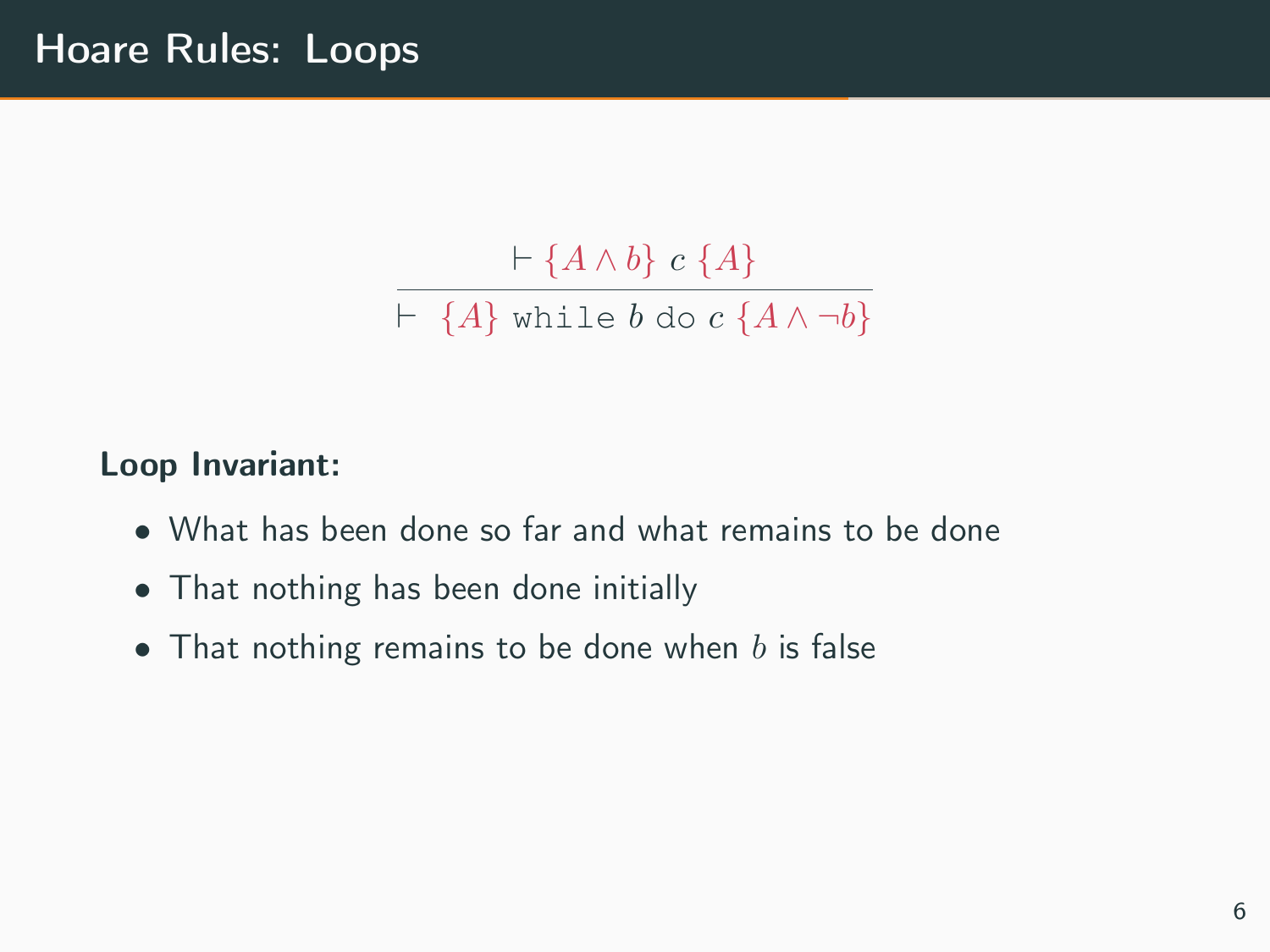## Example

• Consider the statement  $(x, n \in \mathbb{Z})$ 

 $S =$  while  $x < n$  do  $x := x + 1$ 

- Prove validity of  $\{x \leq n\}$   $S \{x \geq n\}$
- First Step: What is appropriate loop invariant?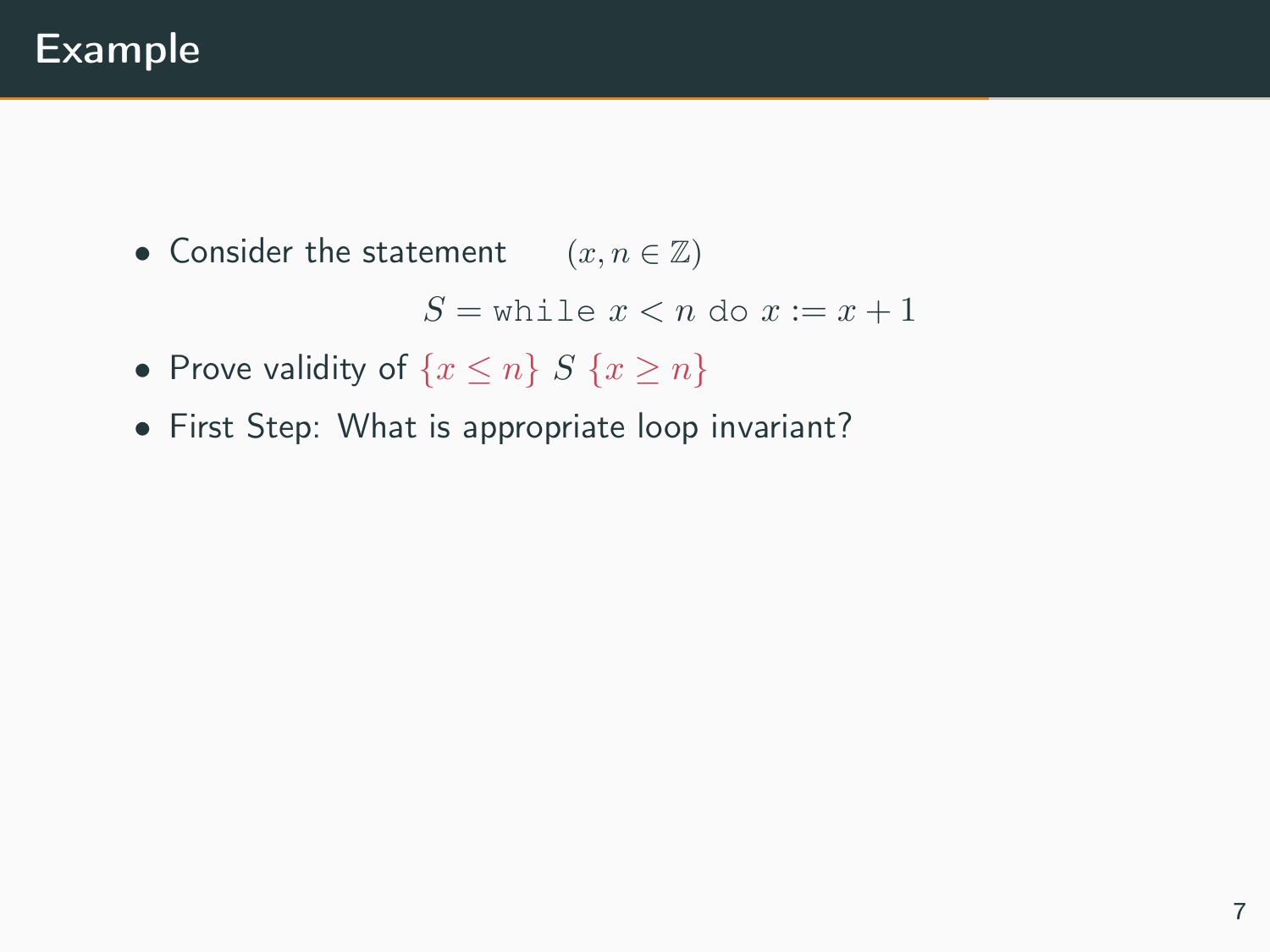### Example

• Consider the statement  $(x, n \in \mathbb{Z})$ 

 $S =$  while  $x < n$  do  $x := x + 1$ 

- Prove validity of  $\{x \leq n\}$   $S \{x \geq n\}$
- First Step: What is appropriate loop invariant?  $x \leq n$
- First, we need to prove  $\{x \le n \wedge x < n\}$   $x := x + 1$   $\{x \le n\}$
- Required proof rules: assignment, precondition strengthening

 $\vdash \{x \leq n[x \mapsto x + 1]\} \ x := x + 1 \{x \leq n\}$  $+ \{x + 1 \leq n\} \ x := x + 1 \{x \leq n\}$  $x \leq n \wedge x < n \Rightarrow x + 1 \leq n$  $\vdash \{x \leq n \land x < n\} \ x := x + 1 \ \{x \leq n\}$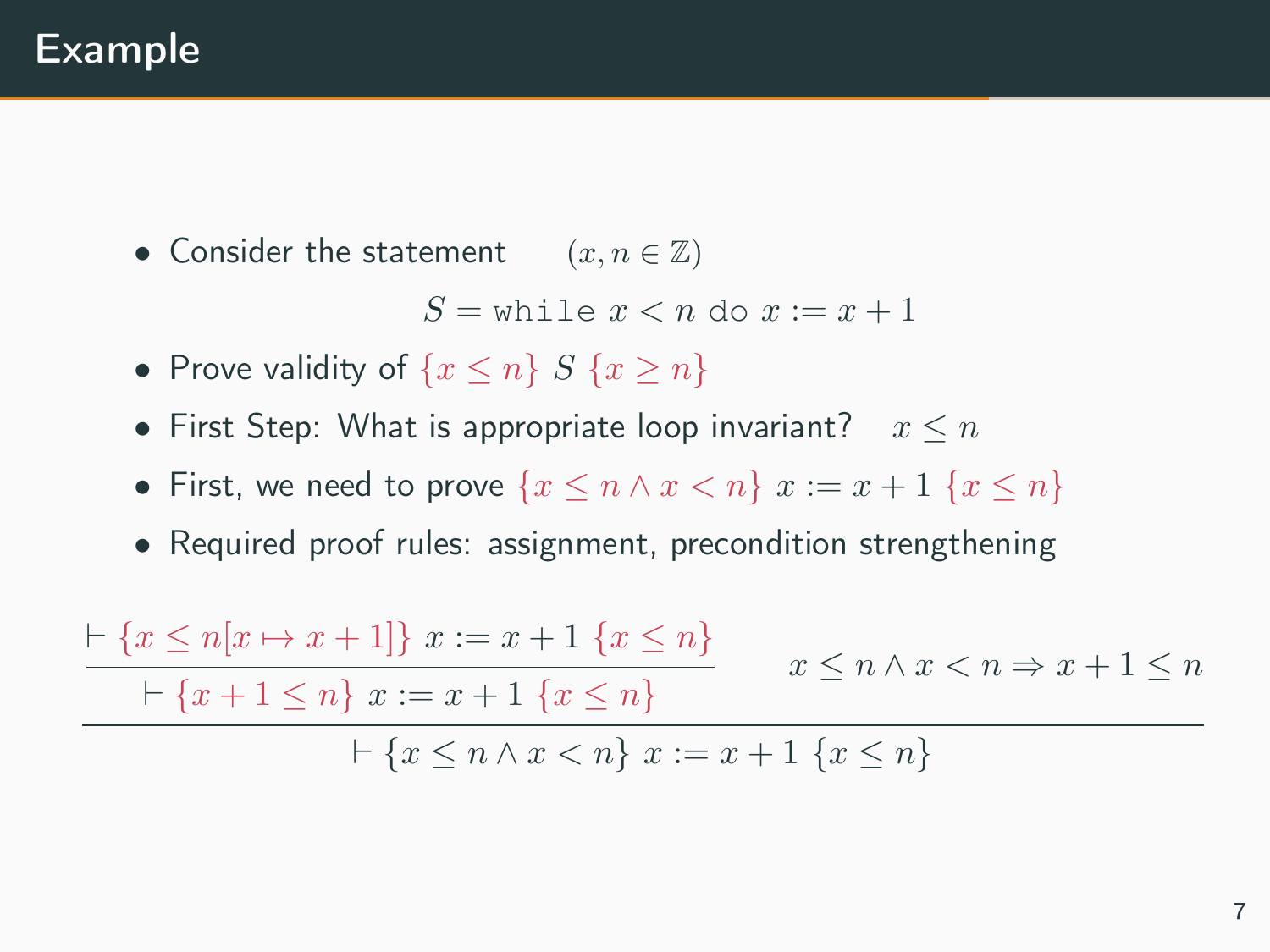• Let's instantiate proof rule for while with this loop invariant:

 $\vdash \{x \leq n \land x < n\} \ x := x + 1 \ \{x \leq n\}$  ${+}$  { $x \le n$ } while  $x < n$  do  $x := x + 1$  { $x \le n \wedge \neg(x < n)$ }

• Recall: We wanted to prove the Hoare triple

 ${x < n} S {x > n}$ 

• In addition to proof rule for while, what other rule do we need?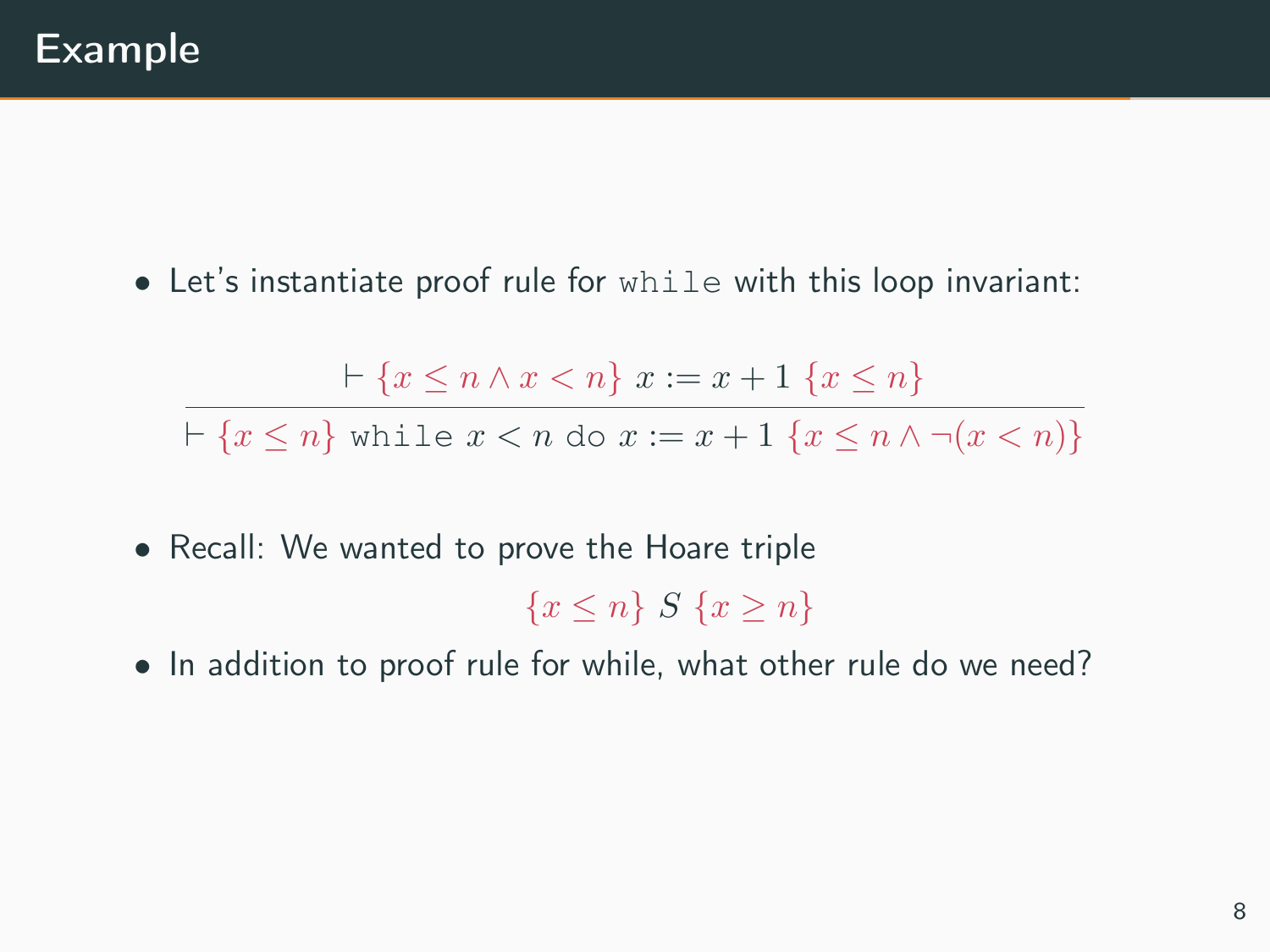• Let's instantiate proof rule for while with this loop invariant:

 $\vdash \{x \leq n \land x < n\} \ x := x + 1 \ \{x \leq n\}$  ${+}$  { $x < n$ } while  $x < n$  do  $x := x + 1$  { $x < n \wedge \neg(x < n)$ }

• Recall: We wanted to prove the Hoare triple

 ${x < n} S {x > n}$ 

• In addition to proof rule for while, what other rule do we need? postcondition weakening